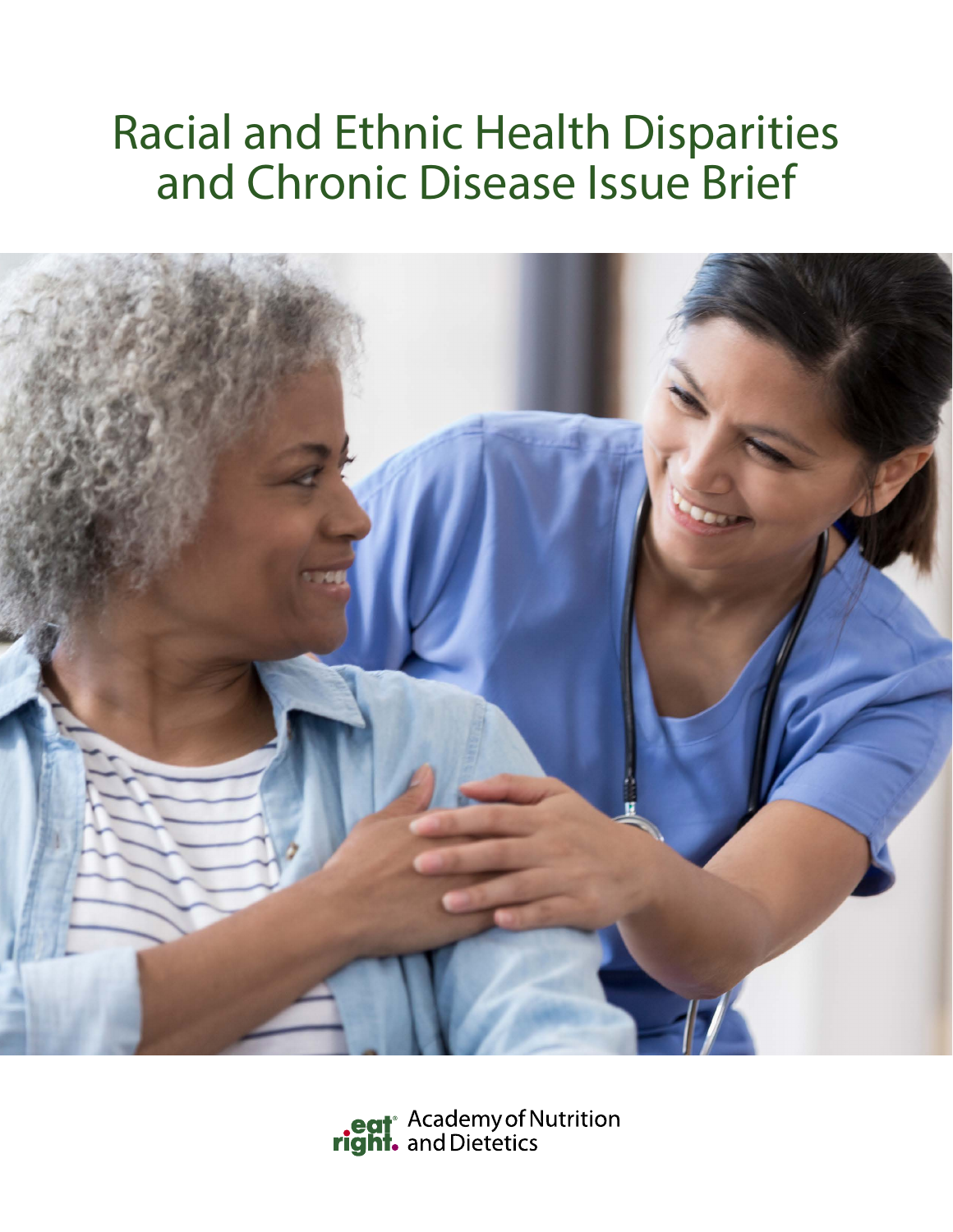# **Introduction**

This issue brief was created to educate Academy members about racial and ethnic health disparities in chronic diseases and policy opportunities to address these issues. The brief:

- Highlights the disproportionate impact of chronic diseases on minority populations
- Outlines how the social determinants of health have contributed to health disparities among minority populations
- Provides federal policy recommendations to support diversity in allied health education programs and strengthen our response to racial and ethnic health disparities.

# **Overview**

The most recent U.S. Census reports that approximately 40 percent of the U.S. population belong to a racial or ethnic minority group. Many minority populations in the United States have long faced chronic disease health disparities due to socioeconomic inequities, barriers to education, systemic racism, insufficient access to health care, as well as limited access to healthful and affordable foods and safe places to be active. The historical practice of redlining and subsequent racial segregation across the country that remains today also has impacts on economic stability, educational access, and neighborhood and built environment. These systemic inequities contribute to racial disparities in chronic diseases such as cardiovascular disease, hypertension, diabetes, some cancers and obesity.1

<sup>1</sup> National Academies of Sciences, Engineering, and Medicine; Health and Medicine Division; Board on Population Health and Public Health Practice; Committee on Community-Based Solutions to Promote Health Equity in the United States; Baciu A, Negussie Y, Geller A, et al., editors. Communities in Action: Pathways to Health Equity. Washington (DC): National Academies Press (US); 2017 Jan 11. 2, The State of Health Disparities in the United States. Available from: [https://www.](https://www.ncbi.nlm.nih.gov/books/NBK425844/) [ncbi.nlm.nih.gov/books/NBK425844/](https://www.ncbi.nlm.nih.gov/books/NBK425844/)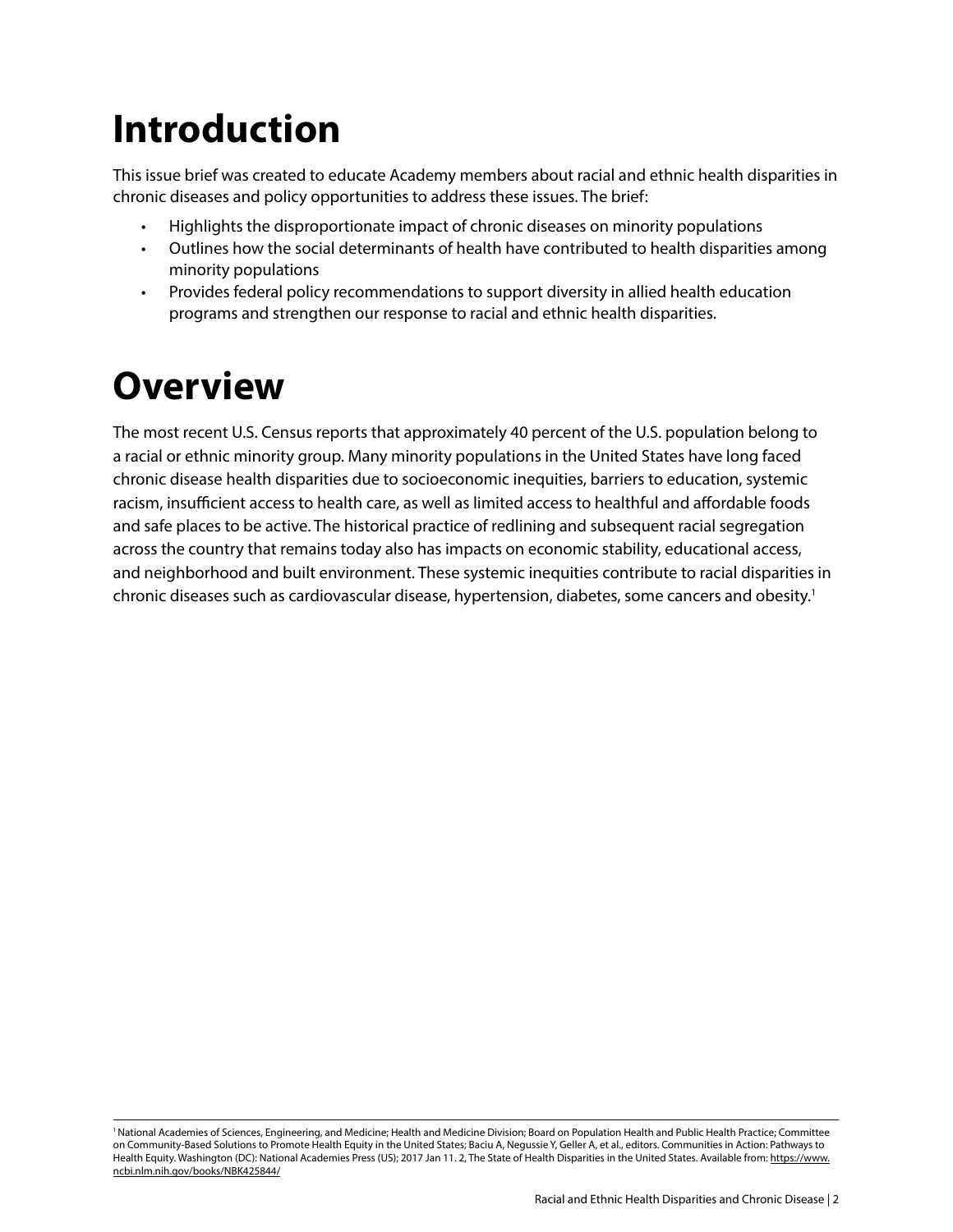# **Social Determinants of Health**

Health begins in our homes, schools, workplaces, neighborhoods and communities. Factors that influence overall health include eating nutritious foods, staying active, not smoking, staying current with immunizations and screening tests, as well as going to the doctor when sick.

Social determinants of health – defined by the Centers for Disease Control and Prevention as conditions in the environments in which people live, learn, work, play, worship and age – have contributed to the disproportionate impact of chronic diseases on minority populations in a variety of ways.<sup>2</sup> These determinants are shaped by the distribution of money, power and resources at global, national and local levels. Social determinants are most responsible for health inequities, the unfair and avoidable differences in health status seen within and between communities.<sup>3</sup> Specific to the nutrition and dietetics field, poverty and racial segregation limit access to healthful foods and safe neighborhoods.

The following five key areas of social determinants of health are outlined in the Healthy People 2030 framework:



These five areas are discussed below with an emphasis on how each factor relates to health disparities, access to and consumption of culturally acceptable, healthful food and the development of noncommunicable chronic diseases with nutrition implications.

2 CDC SDOH website: <https://www.cdc.gov/socialdeterminants/>.

<sup>&</sup>lt;sup>3</sup> World Health Organization, Commission on Social Determinants of Health. Closing the Gap in a Generation: Health equity through action on the social determinants of health. Available from: [http://www.who.int/social\\_determinants/en](http://www.who.int/social_determinants/en).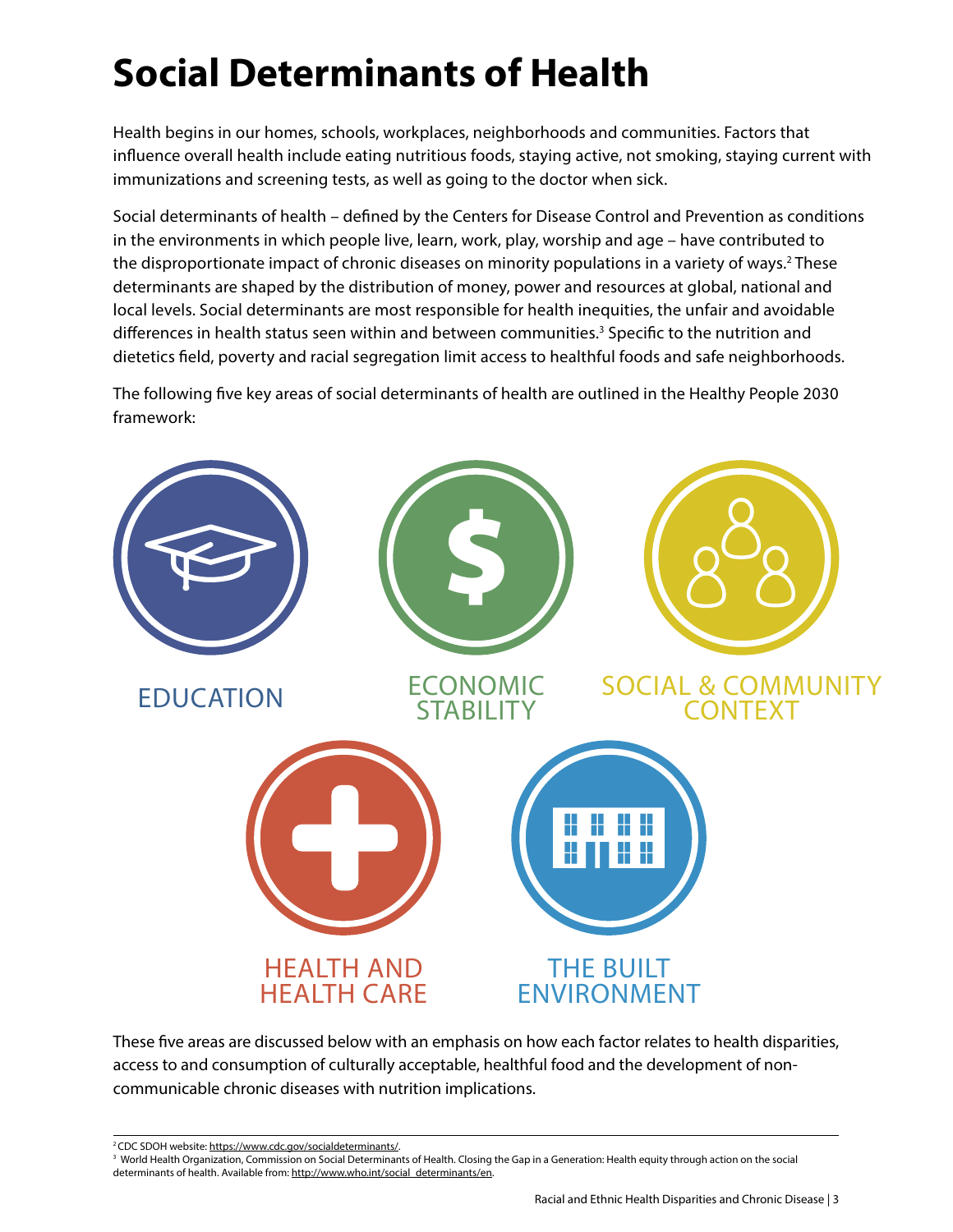# **Education**

Systemic racism infiltrates the most critical path to achievement and advancement: education. In many marginalized communities, systemic racism has resulted in limited access to well-resourced neighborhoods and quality education.4,5 This includes access to adequately funded schools, given that school funding is often derived from property taxes. Insufficient funding results in fewer resources to support not only learning activities, but student health and safety, as well as teacher support, which can lead to negative physical and mental health outcomes.<sup>6,7</sup>

From a very early age, people of color face obstacles to achievement and advancement every day.<sup>8-10</sup> Systemic racism infiltrates education as early as preschool. Research shows that Black students are much more likely to be suspended from preschool than white students. Black students make up only 18 percent of all preschoolers but represent almost 50 percent of all preschool suspensions. In comparison, white children, make up 43 percent of all preschoolers, yet represent only 26 percent of those receiving suspensions.<sup>11</sup>

Several studies have found that Black boys as young as 10 are routinely perceived to be significantly older and less innocent, compared to white boys of the same age.12 The statistics do not improve for Black children ages 10 to 17: when Black students and white students in this age range commit similar infractions, it is more likely for Black students to be held responsible for their actions because they are perceived to be significantly older and less innocent than white students.<sup>13</sup>



<sup>15</sup>US Department of Education Office for Civil Rights. Civil Rights Data Collection Data Snapshot: School Discipline. [https://ocrdata.ed.gov/Downloads/CRDC-](https://ocrdata.ed.gov/Downloads/CRDC-School-Discipline-Snapshot.pdf)[School-Discipline-Snapshot.pdf](https://ocrdata.ed.gov/Downloads/CRDC-School-Discipline-Snapshot.pdf). Published 2014. Accessed October 14, 2020.

<sup>4</sup> Kosciw JG, Palmer NA, Kull RM, Greytak EA. The effect of negative school climate on academic outcomes for LGBT youth and the role of in-school supports. J Sch Violence. 2013;12(1):45–63.

<sup>5</sup> Hernandez DJ. Double jeopardy: how third-grade reading skills and poverty influence high school graduation. New York: The Annie E. Casey Foundation; 2011 6 Magnuson KA, Waldfogel J. Early childhood care and education: effects on ethnic and racial gaps in school readiness. Future Child. 2005;15(1):169–96. 7Huang KY, Cheng S, Theise R. School contexts as social determinants of child health: Current practices and implications for future public health practice. Public Health Rep. 2013;128(Suppl 3):21–28.

<sup>8</sup>How Systematic Racism Infiltrate Education ben jerry.com Published 2020, Accessed August 6, 2020

<sup>9</sup>United States Department of Education; Office of Civil Rights Data Collection Snapshot: School discipline Issue Brief, (March 2014). <http://www.edu.gov/OCR>. Retrieved August 6, 2020.

<sup>&</sup>lt;sup>10</sup>School to Pipeline. American Civil Liberties Union Published, Retrieved August 8, 2020

<sup>&</sup>lt;sup>11</sup>US Department of Education Office for Civil Rights. Civil Rights Data Collection Data Snapshot: School Discipline. [https://ocrdata.ed.gov/Downloads/CRDC-](https://ocrdata.ed.gov/Downloads/CRDC-School-Discipline-Snapshot.pdf)[School-Discipline-Snapshot.pdf](https://ocrdata.ed.gov/Downloads/CRDC-School-Discipline-Snapshot.pdf). Published 2014. Accessed October 14, 2020.

<sup>&</sup>lt;sup>12</sup>The Essence of Innocence: Consequences of Dehumanizing Black Children

<sup>&</sup>lt;sup>13</sup>The Essence of Innocence: Consequences of Dehumanizing Black Children

<sup>&</sup>lt;sup>14</sup>Heitzeg N. Education or Incarceration: Zero Tolerance Policies and the School to Prison Pipeline. Forum on Public Policy Online. 2009;2009(2):1-21.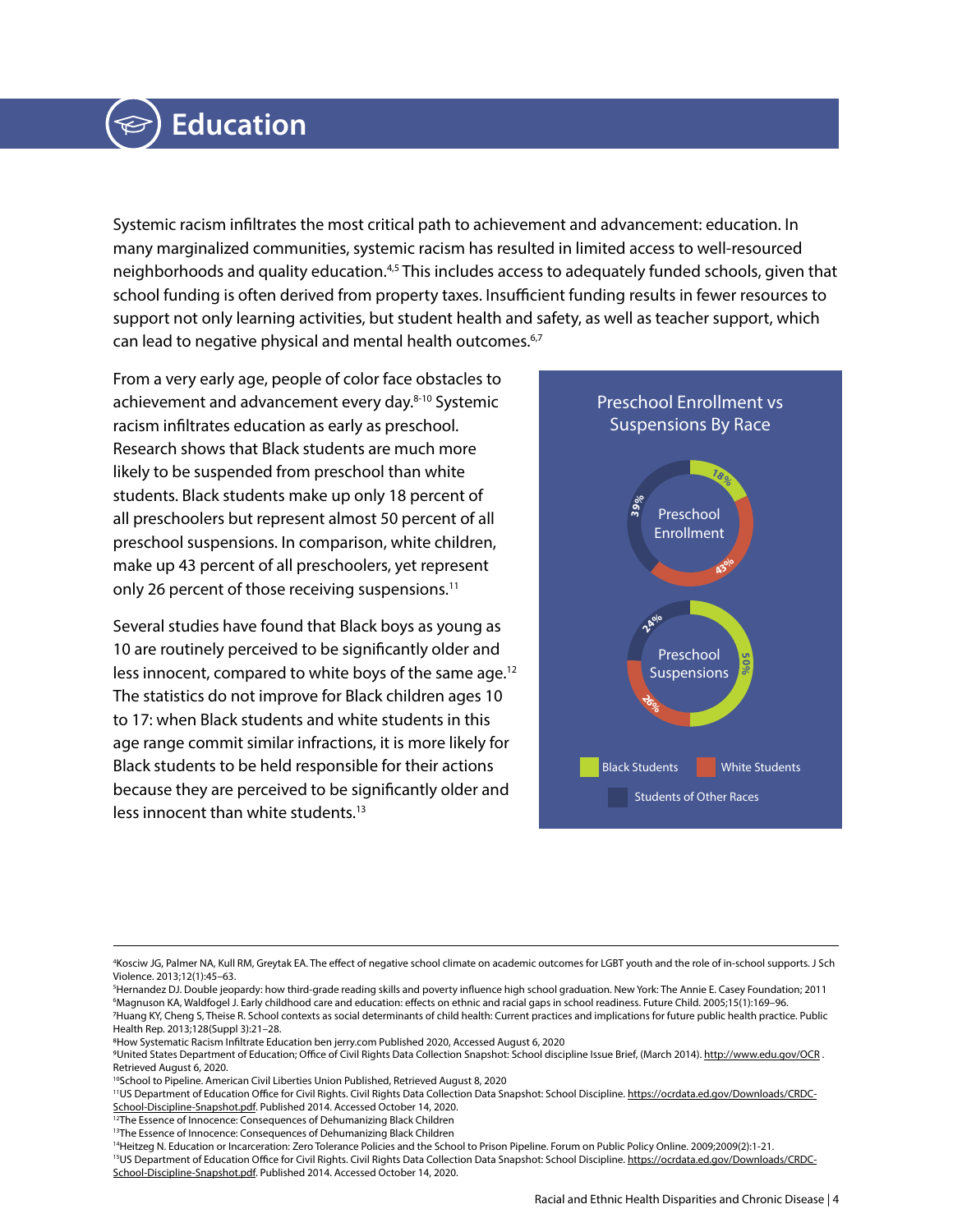According to a 2015 report from the National Center for Education Statistics, there were more than 43,000 school resource officers and other sworn police officers, and an additional 39,000 security guards working in the nation's 84,000 public schools. The heightened level of policing in public schools leads to students of color being disproportionately identified as unruly and referred to law enforcement. This phenomenon is known as the "school to prison pipeline" because it is transporting students right into the criminal justice system where people of color can expect to receive unfair treatment.14 This has clear consequences for Black students in the school system:

- Black students make up only 16 percent of student enrollment, but represent 27 percent of students referred to law enforcement and 31 percent of students subjected to arrest
- White students make up over half (51 percent) of student enrollment, 41 percent of students referred to law enforcement and 39 percent of those arrested.15



Achievements during preschool and K-12 education are critical to advancing towards higher education. Higher education is linked to improved health outcomes, yet racial and ethnic minorities experience significant challenges in pursuit of advanced degrees.<sup>16-19</sup> Challenges ranging from insufficient preparation for college level coursework to the ability to afford tuition and fees, have resulted in lower college enrollment and graduation rates for Latino and Black students.<sup>20-22</sup>

<sup>20</sup>Horn L, Berger R. College persistence on the rise? changes in 5-year degree completion and postsecondary persistence rates between 1994 and 2000. NCES 2005–156. Washington (DC): U.S. Department of Education, National Center for Education Statistics; 2004.

<sup>&</sup>lt;sup>16</sup>Kawachi I, Adler NE, Dow WH. Money, schooling, and health: mechanisms and causal evidence. Ann NY Acad Sci. 2010;1186(1):56-68

<sup>&</sup>lt;sup>17</sup>Cutler DM, Lleras-Muney A. Education and health: evaluating theories and evidence. No. W12352. Cambridge (MA): National Bureau of Economic Research; 2006 <sup>18</sup>Rogers RG, Everett BG, Zajacova A, Hummer RA. Educational degrees and adult mortality risk in the United States. Biodemography Soc Biol. 2010;56(1):80-99. 19Goesling B. The rising significance of education for health? Soc Forces. 2007;85(4):1621–44.

<sup>21</sup>Snyder TD, de Brey C, Dillow SA. Digest of education statistics 2015. NCES 2016-014. Washington (DC): U.S. Department of Education, National Center for Education Statistics; 2016.

<sup>&</sup>lt;sup>22</sup>Grinstein-Weiss M, Perantie DC, Taylor SH, Guo S, Raghavan R. Racial disparities in education debt burden among low- and moderate-income households. Child Youth Serv Rev. 2016;65:166–74.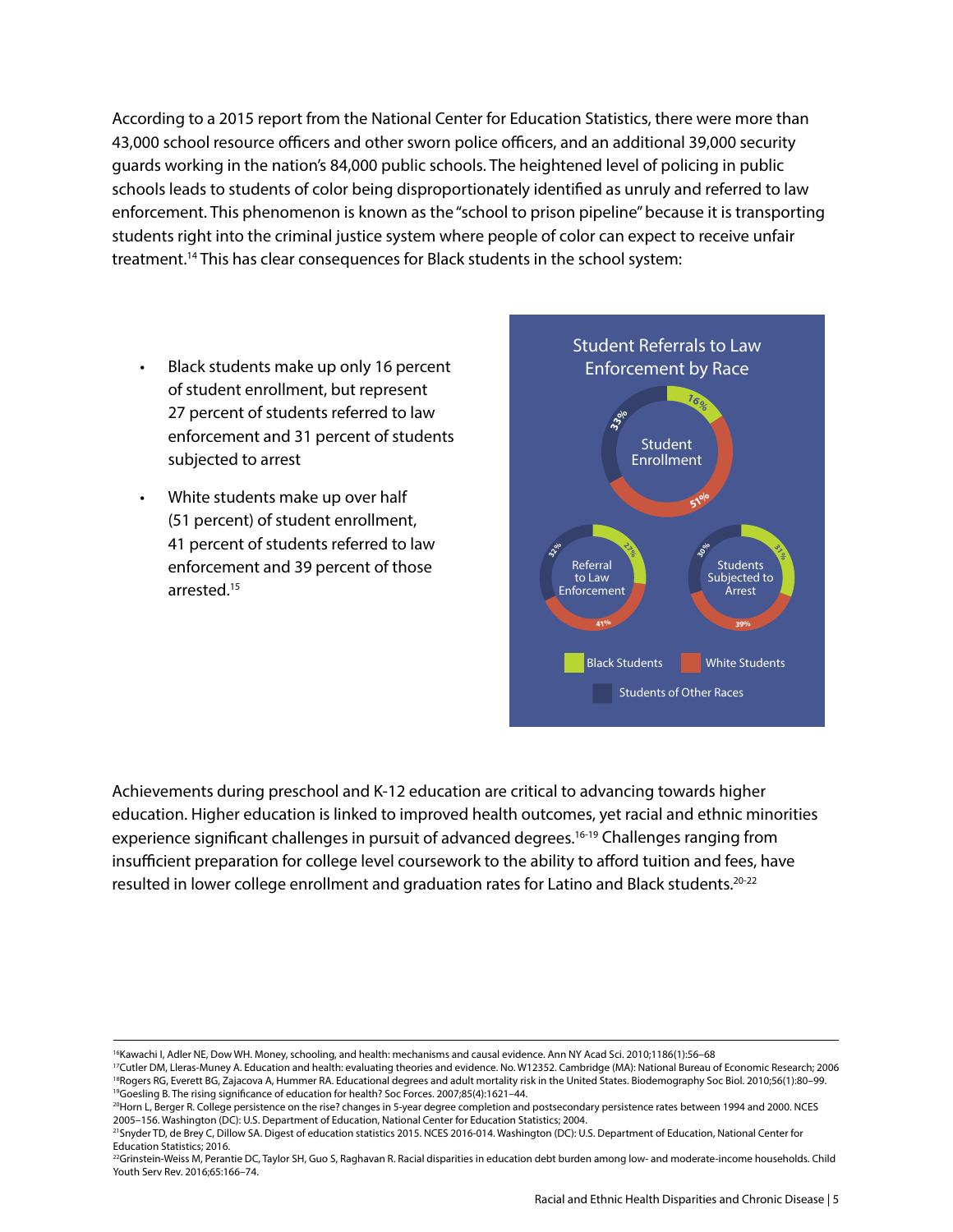Research illustrates that college professors, spanning race and gender, respond more consistently to questions and requests from students with "white sounding" names.<sup>23</sup> This provides easier access to information for white students than it does for people of color. Researchers argue that for students from minority communities, the constant stress of combating micro-aggressions and other daily encounters with racism and prejudice can result in negative mental health outcomes that often go undetected. Additionally, the type of institution minority students attend may impact graduation outcomes. One study indicated that Black students attending Historically Black Colleges or Universities had better academic success than their counterparts attending predominantly white colleges or universities. This may be attributed to the negative mental health outcomes caused by increased stress experienced by Black students on predominantly white campuses, as a direct result of systemic racial discrimination.<sup>24</sup>

Many Black students that have the opportunity to participate in higher education are first-generation college students. Black graduates are twice as likely to be unemployed as white graduates. Even Black students who graduated with degrees in so-called "high demand" fields, such as engineering, struggle: 10 percent of Black engineering graduates, for example, are unemployed, compared to six percent of all engineering graduates. This is explained by the study "Bias Against 'Black' Names on Resumes," which found that students are 50 percent less likely to get a job interview if their application has a "Black-sounding" name.25

Black graduates that are employed still face adversity after graduation. Black students routinely take on more student loan debt than white students, which interferes with their ability to accumulate wealth and invest in the future for themselves and for their families.<sup>26</sup>

<sup>&</sup>lt;sup>23</sup>How Systematic Racism Infiltrate Education ben jerry.com Published 2020, Accessed August 6, 2020

<sup>24</sup>Greer TM, Chwalisz K. Minority-related stressors and coping processes among African American college students. J Coll Stud Dev. 2007;48(4):388–404. <sup>25</sup>Study Suggests Bias Against 'Black' Names On Resumes <https://www.shrm.org/hr-today/news/hr-magazine/pages/0203hrnews2.aspx>, Bill Leonard, Published February 1, 2003 , Retrieved August 8, 2020.

<sup>26</sup>Scott-Clayton J, Li J. Black-white disparity in Student loan debt more than triples after graduation. Brookings. 2016;2:1-22.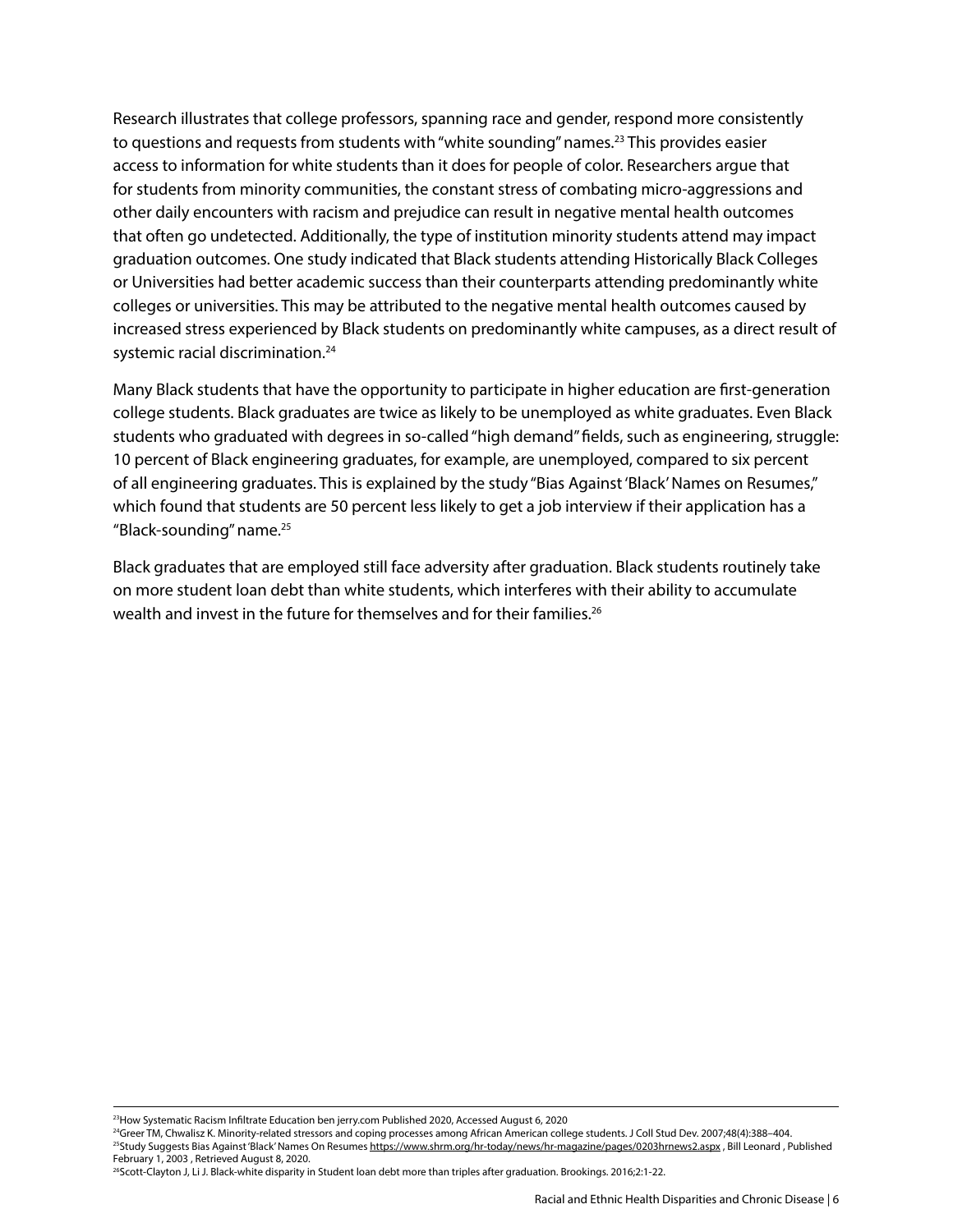#### **Economic Stability** \$

There are 47 million people in the United States living below the poverty line and less than 10 percent are white. The highest percentage of adults living below the poverty line are: Black or Hispanic, individuals with less than a high school education, with a disability and are foreign born. Higher prevalence of unemployment was found among Hispanics, Blacks and American Indians/Alaska Natives.<sup>27</sup> Poverty is linked to an increased prevalence of food insecurity.<sup>28</sup> As a result, racial and ethnic minorities are at a higher risk of food insecurity.

Prior to the COVID-19 pandemic, more than 37 million people in the United States were affected by food insecurity; now more than 54 million people are projected to experience food insecurity due to the pandemic.29 The COVID-19 national emergency has increased unemployment and has shrunk household food budgets. COVID-19 has caused disruption throughout the U.S. food system, introducing some families to food insecurity for the first time and putting new strains on those already struggling. Current evidence from the U.S. Department of Agriculture suggests minority populations, especially Blacks and Latinos, are at a higher risk of dying from COVID-19.30

Food insecurity significantly affects the health and well-being of individuals and families across generations and is associated with costly and preventable chronic diseases, including high blood pressure, coronary heart disease, hepatitis, stroke, cancer, arthritis, chronic obstructive pulmonary disease and kidney disease. Individuals experiencing food insecurity are often forced to stretch their budgets in ways that are detrimental to their health, with paying rent or bills taking precedent over food and health. Some households experience financial insecurity and food insecurity simultaneously and are also forced to go without costly prescription drugs or postpone or forgo preventive services and other medical care.<sup>31-33</sup> Forgoing medications and services leads to the increased prevalence of chronic diseases among these populations. The Centers for Disease Control and Prevention reports that the novel coronavirus has targeted people with these underlying medical conditions.

The differences in economic stability experienced in minority populations is directly connected to greater risk of poverty and food insecurity, which leads to the chronic conditions that put minority communities at great risk of dying from COVID-19.

<sup>&</sup>lt;sup>27</sup> Applying a Racial Equity Lens to End Hunger. <https://www.bread.org/library/applying-racial-equity-lens-end-hunger>

<sup>&</sup>lt;sup>28</sup> USDA. Economic Research Service. Food Security in the U.S. Key Statistics & Graphics. Food Insecurity by Household Characteristics. September 09, 2020. <sup>29</sup> Feeding America. The Impact of the Coronavirus on Child Food Insecurity. https://www.feedingamerica.org/sites/default/files/2020-04/Brief\_Impact%20of%20

[Covid%20on%20Child%20Food%20Insecurity%204.22.20.pdf.](https://www.feedingamerica.org/sites/default/files/2020- 04/Brief_Impact%20of%20Covid%20on%20Child%20Food%20Insecurity%204.22.20.pdf) Published April 22, 2020. Accessed October 2020. 3. Food Research and Action Center. The Role of the 30 Centers for Disease Control and Prevention. Health Equity Considerations and Racial and Ethnic Minority Groups. h[ttps://www.cdc.gov/coronavirus/2019-ncov/](ttps://www.cdc.gov/coronavirus/2019-ncov/community/health-equity/race-ethnicity.html) [community/health-equity/race-ethnicity.html.](ttps://www.cdc.gov/coronavirus/2019-ncov/community/health-equity/race-ethnicity.html) Published 2020. Accessed October 14, 2020.

<sup>&</sup>lt;sup>31</sup> Herman, D., Afulani, P., Coleman-Jensen, A., & Harrison, G. G. (2015). Food insecurity and cost-related medication underuse among nonelderly adults in a nationally representative sample: American Journal of Public Health, 105(10), 48-59.

<sup>32</sup> Afulani, P., Herman, D., Coleman-Jensen, A., & Harrison G. G. (2015). Food insecurity and health outcomes among older adults: The role of cost-related medication underuse. Journal of Nutrition in Gerontology and Geriatrics, 34(3), 319-343.

<sup>33</sup> Knight, C. K., Probst, J. C., Liese, A., D., Sercy, E., & Jones, S.J. (2016). Household food insecurity and medication "scrimping" among US adults with diabetes. Public Health Nutrition, 19(6), 1103-1111.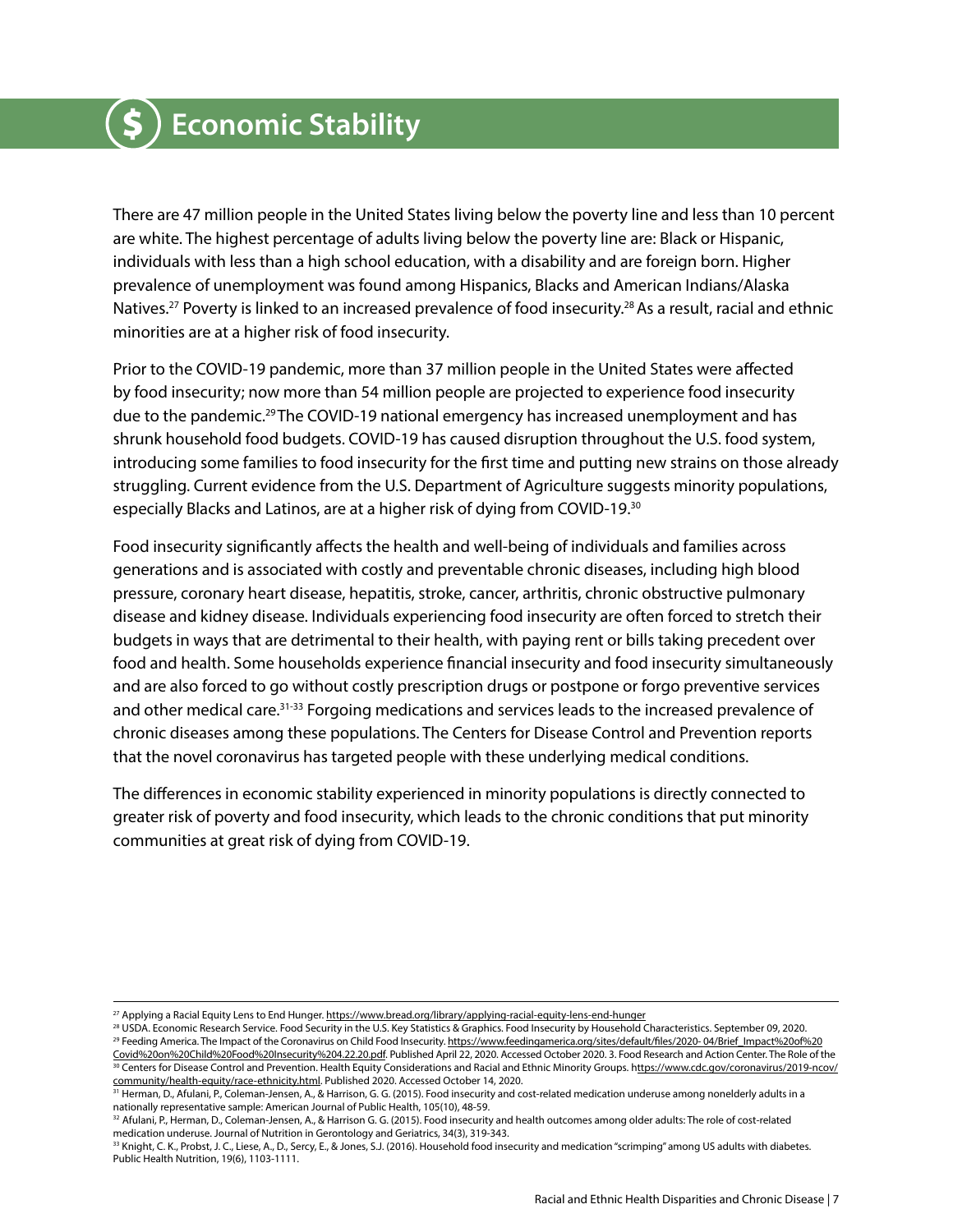# **Social & Community Context**

A 1930s housing policy known as "redlining" had such major racial implications that even after it was outlawed in the 1960s, it continues to have lasting effects on social and community boundaries. Redlining has led to neighborhood segregation and is a form of systemic racism in the housing market, accounting for the unequal allocation of resources at the individual, family and community level, resulting in health disparities between Blacks and whites.<sup>34,35</sup>

Another community context subject to explore is criminal justice policies and their impact on health disparities. As addressed previously, Black students are arrested on school campuses more often than white students. This trend continues into adulthood, with Blacks being incarcerated at five times the rate as their white counterparts.<sup>36</sup> Research confirms that Black inmates have a higher prevalence of chronic diseases such as hypertension, coupled with limited access to care, perpetuating racial health disparities.37,38 Incarceration dramatically disrupts a person's life and often alters the family structure. This is particularly critical as single parent households are more likely to experience food insecurity and, as noted previously, this dramatically increases the family's risk of experiencing negative health outcomes.

Civic participation is important to consider when addressing the social and community context of health equity. Civic participation includes voting, community activities and gardening and volunteering. Voting has a direct impact on the current and future health of Americans; a study referenced by Healthy People 2020, found that voter participation is associated with "better selfreported health." 39 In addition to being connected to improved health, voting provides citizens with the opportunity to select policymakers that share their racial, ethnic and cultural backgrounds. Legislators from diverse backgrounds can more accurately advocate and address the needs of racial, ethnic and cultural minority groups, including health disparities.

The 2018 midterm election had record voter turnout rates. The turnout rate for white voters remained the highest in 2018 with 57.5 percent; Black voters followed with 51.4 percent, while Hispanic and Asian voter turnout rates were similar at 40.4 percent and 40.2 percent, respectively.<sup>40</sup> These voters selected the 116th U.S. Congress, the most diverse U.S. Congress to date, with 22 percent of its members being nonwhite.41

<sup>38</sup> Krieger N. Discrimination and health. Social Epidemiology. 2000;1:36-75.

<sup>34</sup> Pager D, Shepherd H. The sociology of discrimination: racial discrimination in employment, housing, credit, and consumer markets. Annu Review of Sociol. 2008;34:181–209.

<sup>&</sup>lt;sup>35</sup> Williams DR, Collins C. Racial residential segregation: a fundamental cause of racial disparities in health. Public Health Rep. 2001;116(5):404-16

<sup>&</sup>lt;sup>36</sup> Travis J, Western B, Redburn FS. The growth of incarceration in the United States: Exploring causes and consequences. Washington (DC): The National Academies Press; 2014

<sup>37</sup> Lukachko A, Hatzenbuehler ML, Keyes KM. Structural racism and myocardial infarction in the United States. Soc Sci Med. 2014;103:42–50.

<sup>&</sup>lt;sup>39</sup> Civic Participation." Civic Participation | Healthy People 2020, [www.healthypeople.gov/2020/topics-objectives/topic/social-determinants-health/interventions](www.healthypeople.gov/2020/topics-objectives/topic/social-determinants-health/interventions-resources/civic-participation)[resources/civic-participation.](www.healthypeople.gov/2020/topics-objectives/topic/social-determinants-health/interventions-resources/civic-participation)

<sup>40</sup> Krogstad, Jens Manuel, et al. "Historic Highs in 2018 Voter Turnout Extended across Racial and Ethnic Groups." Pew Research Center, Pew Research Center, 1 May 2019,<www.pewresearch.org/fact-tank/2019/05/01/historic-highs-in-2018-voter-turnout-extended-across-racial-and-ethnic-groups/>.

<sup>&</sup>lt;sup>41</sup> Bialik, Kristen. "For the Fifth Time in a Row, the New Congress Is the Most Racially and Ethnically Diverse Ever." Pew Research Center, Pew Research Center, 8 Feb. 2019,<www.pewresearch.org/fact-tank/2019/02/08/for-the-fifth-time-in-a-row-the-new-congress-is-the-most-racially-and-ethnically-diverse-ever>.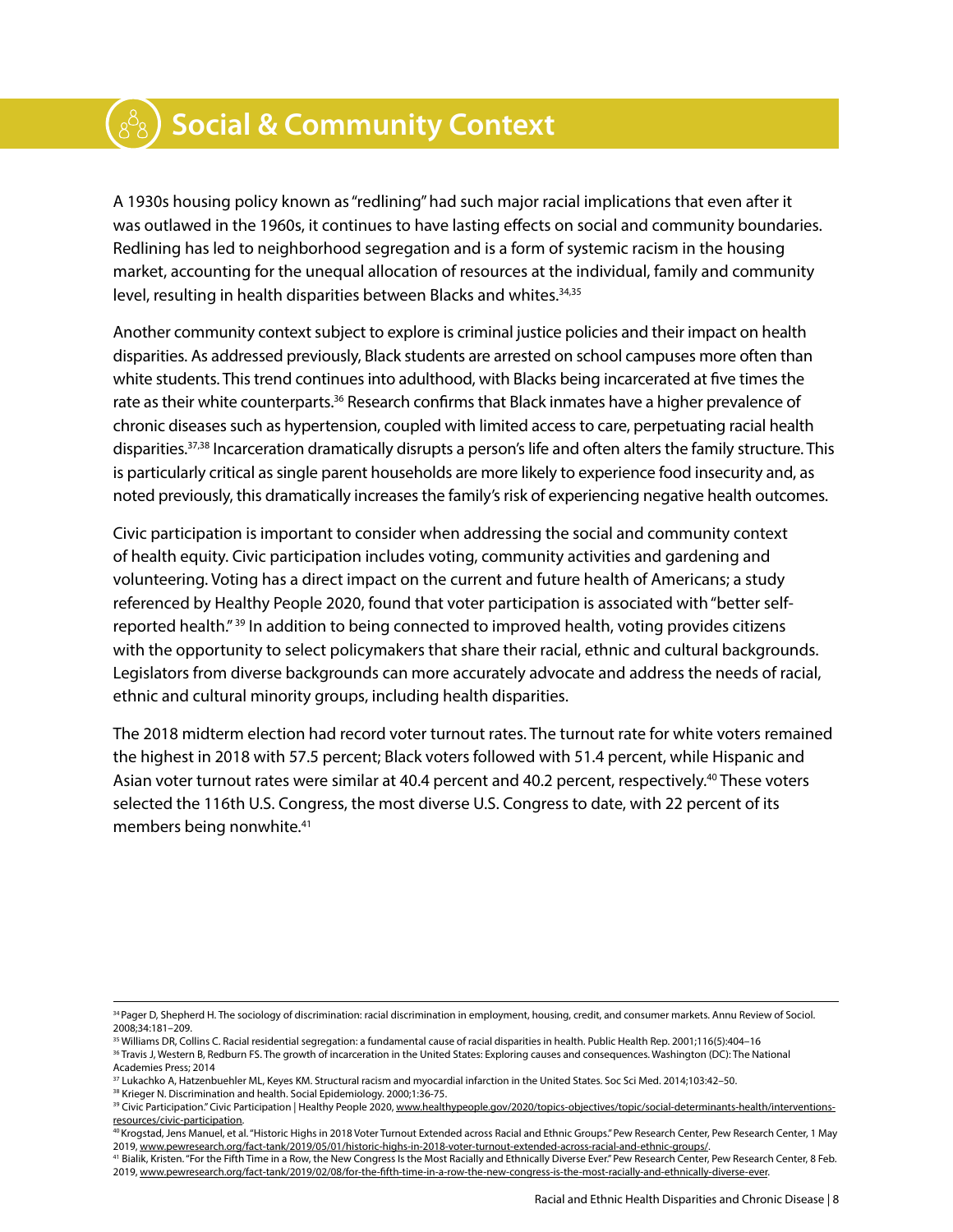# **Health Systems and Health Care**

Access to primary care improves health outcomes through prevention, screening and disease management.42-44 Root causes of disparities in access to care include lack of health insurance, language barriers, disabilities, transportation limitations, lack of diversity among health care professionals or health care provider shortages in low-income and rural areas.45,46 For example, in 2018, the CDC reported that 26.7 percent of Hispanic and 15.2 percent of non-Hispanic Blacks were uninsured, compared to 9.0 percent of whites and 11.4 percent of people nationally.47

The National Healthcare Quality and Disparities Report provides an assessment for the performance of America's health care system, identifying strengths and weaknesses of the system as well as inconsistencies in access to and quality of the services provided. The report defines the six priorities of "quality" as: patient safety, person-centered care, care coordination, effective treatment, healthful living and care affordability. This report indicates that Blacks, American Indians/Alaska Natives and Native Hawaiian/ Pacific Islanders receive lower quality of care as compared to whites. 48



42 Shi L. The impact of primary care: a focused review. Scientifica (Cairo). 2012;2012:22 p

<sup>43</sup> Freidberg MW, Hussey PS, Schneider EC. Primary care: a critical review of the evidence on quality and costs of health care. Health Aff (Millwood). 2010;29(5):766-72

<sup>44</sup> American College of Physicians-American Society of Internal Medicine. No health insurance? It's enough to make you sick [Internet]. Philadelphia: American College of Physicians-American Society of Internal Medicine; 1999 [cited 2018 Jan 4]. 22 p. Available from: [https://www.acponline.org/acp\\_policy/policies/](https://www.acponline.org/acp_policy/policies/no_health_insurance_scientific_research_linking_lack_of_health_coverage_to_poor_health_1999.pdf) [no\\_health\\_insurance\\_scientific\\_research\\_linking\\_lack\\_of\\_health\\_coverage\\_to\\_poor\\_health\\_1999.pdf](https://www.acponline.org/acp_policy/policies/no_health_insurance_scientific_research_linking_lack_of_health_coverage_to_poor_health_1999.pdf) [PDF – 451 KB]<br><sup>45</sup>Wilbur K et. al. Developing Workforce Diversity in the Health Professions: A Social Justice Perspective. <u>H</u>

<sup>46</sup> Healthy People 2020. Access to Primary Care. [https://www.healthypeople.gov/2020/topics-objectives/topic/social-determinants-health/interventions](https://www.healthypeople.gov/2020/topics-objectives/topic/social-determinants-health/interventions-resources/access-to-primary)[resources/access-to-primary](https://www.healthypeople.gov/2020/topics-objectives/topic/social-determinants-health/interventions-resources/access-to-primary). Published 2020. Accessed October 14, 2020.

<sup>47</sup> Cohen RA, Martinez ME, Terlizzi E. Health Insurance Coverage : Early Release of Estimates From the National Health Interview Survey. *Natl Cent Heal Stat*. 2018;(March):1-42.

<sup>48</sup> National Healthcare Quality and Disparities Report. Rockville, MD: Agency for Healthcare Research and Quality; September 2019. AHRQ Pub. No. 19-0070-EF. <https://www.ahrq.gov/sites/default/files/wysiwyg/research/findings/nhqrdr/2018qdr.pdf>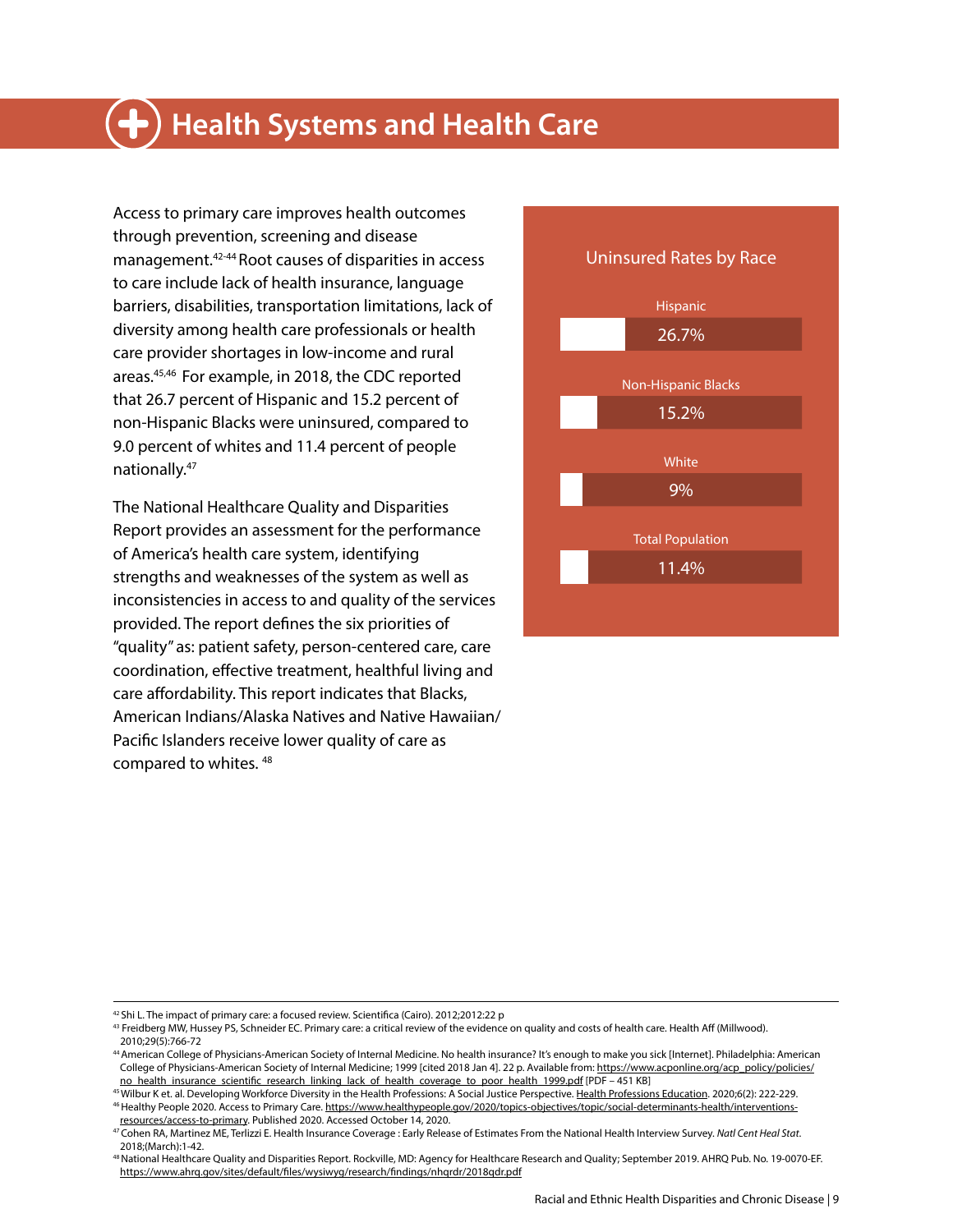The historical practice of redlining and subsequent racial segregation across the country that remains today also has impacts on the built environment. Rural communities often experience the closing of hospitals, insufficient broadband internet access and increased exposure to environmental toxins from agricultural run-off.49 These problems set the stage for limited access to resources for education, health and food security, factors that contribute to greater health disparities over time and often result in the flight of rural youth to urban areas with more employment opportunities. However, the flight of rural youth to urban areas does not guarantee greater access to these resources. Urban settings also present challenges to accessing healthful foods and for people to connect to how their food is grown and processed.50

The majority of food-insecure individuals in the United States are from communities of color and, when compared to their white peers, have poorer access to affordable, healthful foods including lean meats, whole grains, low-fat dairy and fresh produce.<sup>51</sup> Urban communities of color may purchase food from smaller, bodega-style corner stores that typically carry lower quality, over-priced food rather than large supermarkets that carry more variety and quality with economical pricing.<sup>52</sup> In fact, a multi-state study revealed an alarming disparity between Blacks' and whites' access to supermarkets, with whites being four times more likely to live close to a supermarket.<sup>53</sup> In contrast, individuals from minority communities have less access to healthful foods and are twice as likely to live near fast food restaurants.<sup>54</sup>

<sup>49</sup> Ziller E, Coburn A. The state of health care in America: Health Equity Challenges in Rural America. Hum Rights. 1995;43(3).

<sup>50 (</sup>Gundersen, 2015). (Cannuscio et al., 2010).(Prevention Institute, 2011). (Levi et al., 2015a). (Pinderhughes et al., 2015). (Prevention Institute, 2011). (Egerter et al., 2011). (Gern, 2010). (Kozyrskyj et al., 2004). (Keet et al., 2015).

<sup>51</sup> Brooks K. Research shows food deserts more abundant in minority neighborhoods. The Hub.<https://hub.jhu.edu/magazine/2014/spring/racial-food-deserts/>. Published March 10, 2014. Accessed June 5, 2020.

<sup>52</sup> Raja, S., Ma, C., & Yadav, P. (2008). Beyond food deserts: measuring and mapping racial disparities in neighborhood food environments. Journal of Planning Education and Research, 27(4), 469-482.

<sup>53</sup> Measuring Racial Equity in the Food System: Established and Suggested Metrics. Michigan State University Center for Regional Food Systems. [https://www.](https://www.canr.msu.edu/foodsystems/uploads/files/measuring-racial-equity-in-the-food-system.pdf) [canr.msu.edu/foodsystems/uploads/files/measuring-racial-equity-in-the-food-system.pdf.](https://www.canr.msu.edu/foodsystems/uploads/files/measuring-racial-equity-in-the-food-system.pdf) Published May, 2019.

<sup>54</sup> Brooks K. Research shows food deserts more abundant in minority neighborhoods. The Hub. <u>https://hub.jhu.edu/magazine/2014/spring/racial-food-deserts/</u>. Published March 10, 2014. Accessed June 5, 2020.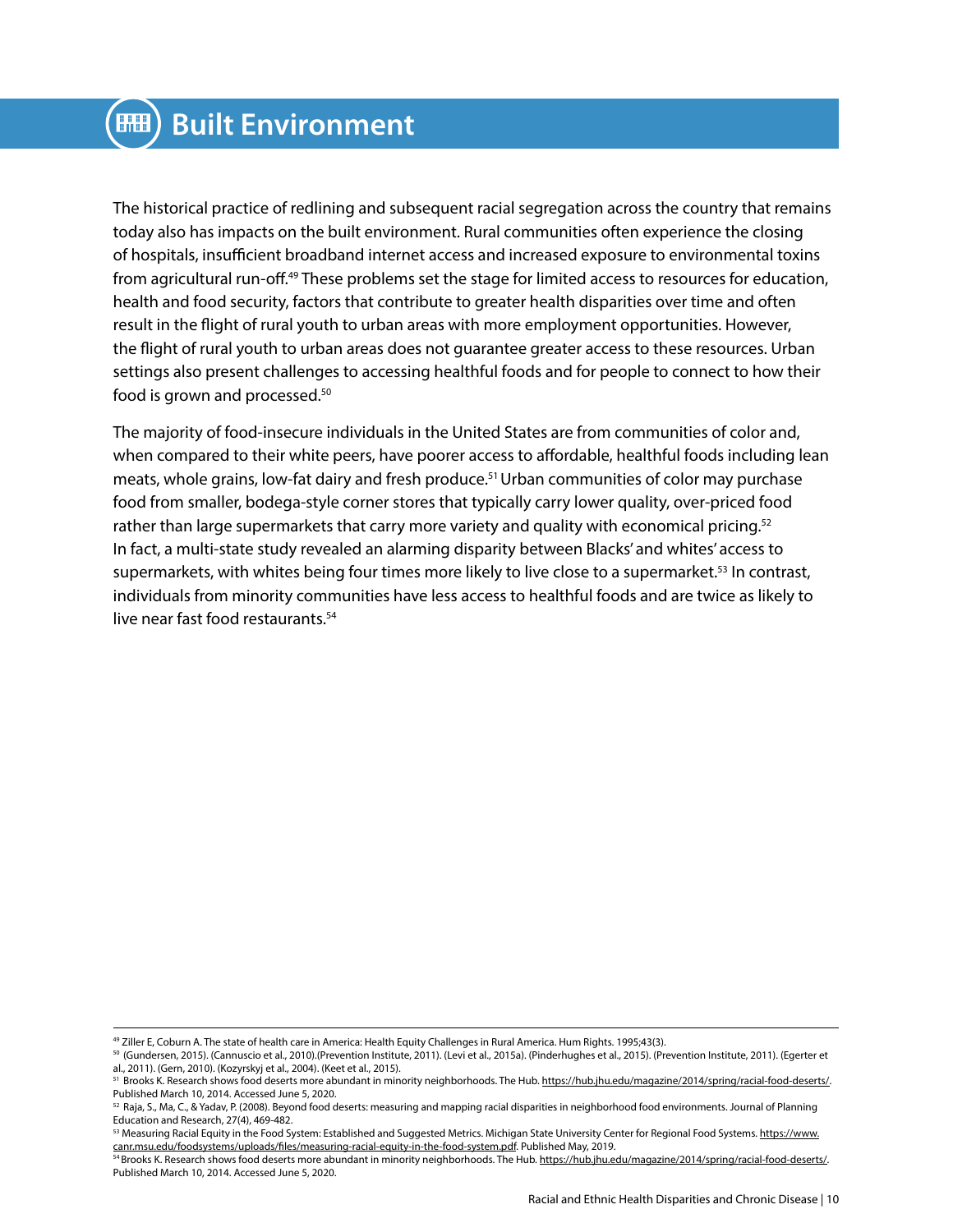# **Academy Legislative Strategies to Mitigate Health Disparities**

The Academy advocates for a broad range of policies to target social determinants of health and address these racial and ethnic health disparities, including economic stability and access to healthful food, adequate access to health care and reducing barriers to education.

## **Food Assistance Programs Contribute to Economic Stability, Reduce Food Insecurity and Improve Dietary Intake**

It is the position of the Academy that systematic and sustained action is needed to achieve food and nutrition security in the United States. To achieve food security, effective interventions are needed, along with adequate funding for, and increased utilization of: food and nutrition assistance programs; inclusion of nutrition education in such programs; strategies to support individual and household economic stability; and research to measure impact on food insecurity and health related outcomes.55

Dietary recommendations should be culturally appropriate and providers should be culturally responsive. Many of the studies that the Dietary Guidelines Advisory Committee analyzed do not reflect the nation's growing diversity. For example, nutrition recommendations from the *Dietary Guidelines for Americans* may not resonate with many Black, Latino, Asian and Native American consumers. In comments submitted in response to the Dietary Guidelines Advisory Committee's Scientific Report, the Academy emphasized the committee's repeated admonition that studies underpinning the Scientific Report's recommendations may not be completely generalizable to the U.S. population because studies are not adjusted for key confounders, such as race and ethnicity.56 The lack of cultural appropriateness of the Dietary Guidelines is concerning because these recommendations serve to inform the policies/regulations of the federally food assistance programs. Thus, these policies are not culturally appropriate, yet they serve a disproportionately diverse population. Federal food assistance programs, including the Supplemental Nutrition Assistance Program; the Special Supplemental Nutrition Program for Women, Infants, and Children, and the School Nutrition Programs are the first line of defense against food insecurity in the United States. The lack of culturally appropriate *Dietary Guidelines* affect food assistance programs, making it more challenging for food insecure populations to improve their intake.

<sup>55</sup> Holben, D. (2010). Position of the American Dietetic Association: Food Insecurity in the United States.

Journal of the American Dietetic Association. 110(9), 1368-1377.

<sup>&</sup>lt;sup>56</sup> Academy of Nutrition and Dietetics. Re: Scientific Report of the 2020-2025 Dietary Guidelines Advisory Committee. Published August 13, 2020. Accessed September 19, 2020.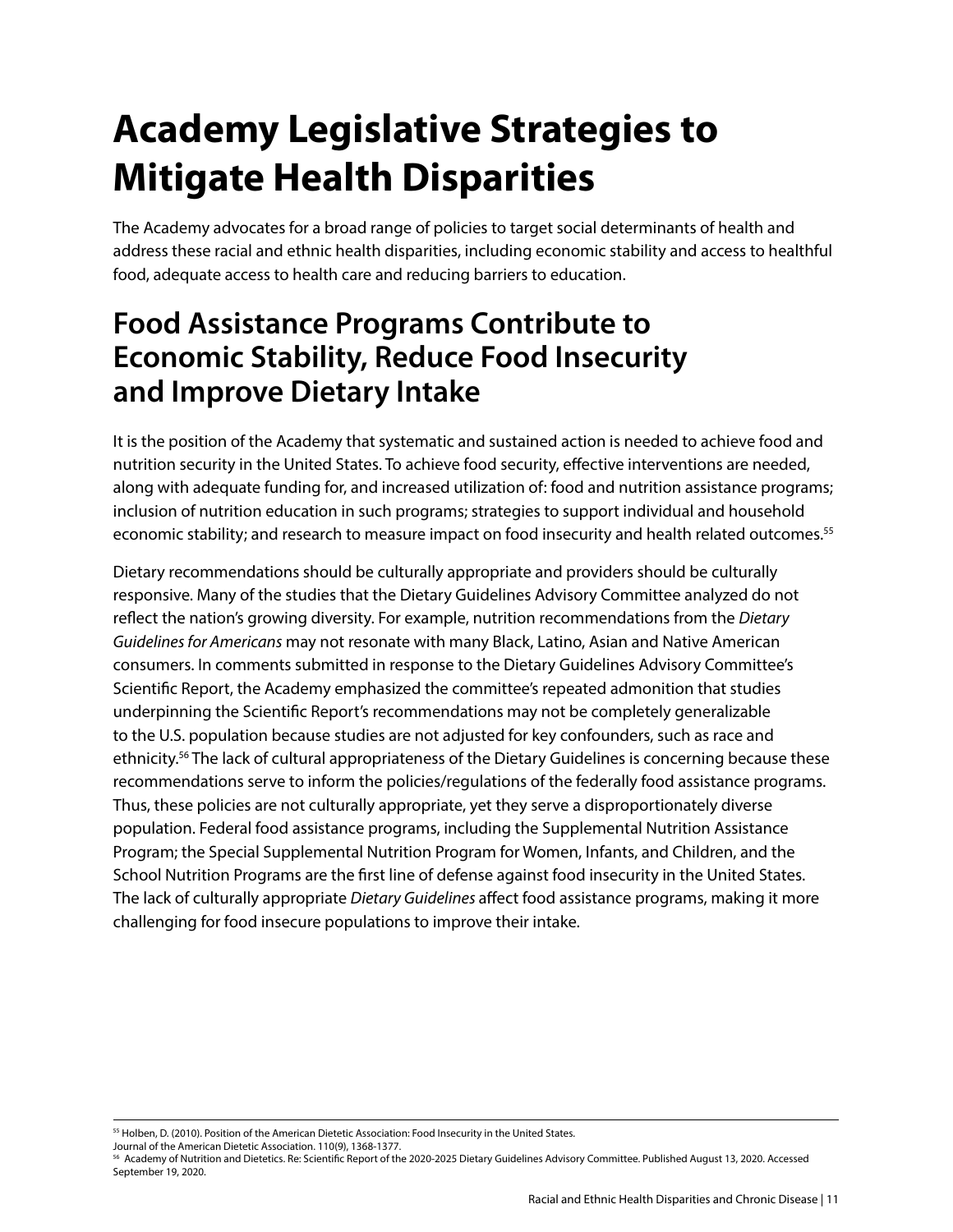The following food assistance programs help augment household budgets to contribute to economic stability while providing access to healthful food to reduce food insecurity and potentially improve dietary intake:



### **Supplemental Nutrition Assistance Program**

- SNAP reduces food insecurity<sup>57-60</sup> and reduces health care utilization and costs<sup>61-63</sup>
- On average, adults participating in SNAP incurred health care costs nearly 25 percent less than costs incurred by their non-participating counterparts over a 12-month period. 64
- In 37 reporting states, diet quality, food resource management and physical activity rose significantly.<sup>65</sup> Twice, statewide surveys found that children, youth and moms in low-resource census tracts with SNAP-Ed interventions reported significantly more healthy behaviors than in those without SNAP-Ed.<sup>66,67</sup>

#### **School Nutrition Programs**



- Households with children are at greatest risk for food insecurity. Food-insecure children are more likely to have poor longterm physical and mental health outcomes. A new study from Harvard University suggests the prevalence of obesity among low income children was 47 percent lower than would have been expected had the new school nutrition standards not been put into place. 68
- Participation in school meals not only improves food security, it can help develop lifelong healthful eating habits.

<sup>57</sup> Mabli, J., & Worthington, J. (2014). Supplemental Nutrition Assistance Program participation and child food security. Pediatrics, 133(4), 1-10.

<sup>58</sup> Ratcliffe, C., McKernan, S. M., & Zhang, S. (2011). How much does the Supplemental Nutrition Assistance Program reduce food insecurity? American Journal of Agricultural Economics, 93(4), 1082-1098.

<sup>&</sup>lt;sup>59</sup> Nord, M. (2012). How much does the Supplemental Nutrition Assistance Program alleviate food insecurity? Evidence from recent programme leavers. Public Health Nutrition, 15(5), 811-817.

<sup>60</sup> Ratcliffe, C., McKernan, S. M., & Zhang, S. (2011). How much does the Supplemental Nutrition Assistance Program reduce food insecurity? American Journal of Agricultural Economics, 93(4), 1082-1098.

<sup>&</sup>lt;sup>61</sup> Gregory, C. A., & Deb, P. (2015). Does SNAP improve your health? Food Policy, 50, 11-19.

<sup>&</sup>lt;sup>62</sup> Berkowitz, S. A., Seligman, H. K., Rigdon, J., Meigs, J. B., & Basu, S. (2017). Supplemental Nutrition Assistance Program (SNAP) participation and health care expenditures among low-income adults. JAMA Internal Medicine, 177(11), 1642-1649.

<sup>63</sup> Seligman, H. K., Bolger, A. F., Guzman, D., Lopez, A., & Bibbins-Domingo, K. (2014). Exhaustion of food budgets at month's end and hospital admissions for hyperglycemia. Health Affairs, 33(1), 116-123.

<sup>&</sup>lt;sup>64</sup> Berkowitz, S. A., Seligman, H. K., Rigdon, J., Meigs, J. B., & Basu, S. (2017). Supplemental Nutrition Assistance Program (SNAP) participation and health care expenditures among low-income adults. JAMA Internal Medicine, 177(11), 1642-1649.

<sup>&</sup>lt;sup>65</sup> SNAP-Ed 2019: A Retrospective Review of LGU SNAP-Ed Programs and Impacts (2020) [https://nifa.usda.gov/sites/default/files/resource/LGU-SNAP-Ed-FY2019-](https://nifa.usda.gov/sites/default/files/resource/LGU-SNAP-Ed-FY2019-Impacts-Infographic-12-16-2020_508.pdf
) [Impacts-Infographic-12-16-2020\\_508.pdf](https://nifa.usda.gov/sites/default/files/resource/LGU-SNAP-Ed-FY2019-Impacts-Infographic-12-16-2020_508.pdf
)

<sup>66</sup> Molitor, F, S Sugerman, H Yu et al (2015). Reach of Supplemental Nutrition Assistance Program-Education (SNAP-Ed) Interventions and Nutrition and Physical Activity-Related Outcomes, California, 2011-2012. Preventing Chronic Disease, 12, E33. <https://www.ncbi.nlm.nih.gov/pmc/articles/PMC4362390/>

<sup>&</sup>lt;sup>67</sup> Molitor, F, and C Doerr (2020). SNAP-Ed Policy, Systems, and Environmental Interventions and Caregivers' Dietary Behaviors. Journal of Nutrition Education and Behavior, 000, 1-6. [https://doi.org/10.1016/j.jneb.2020.05.013](https://doi.org/10.1016/j.jneb.2020.05.013
)

<sup>&</sup>lt;sup>68</sup> Kenney EL, Barrett JL, Bleich SN, Ward ZJ, Cradock AL, Gortmaker SL. Impact Of The Healthy, Hunger-Free Kids Act On Obesity Trends. Health Aff (Millwood). 2020. doi:10.1377/hlthaff.2020.00133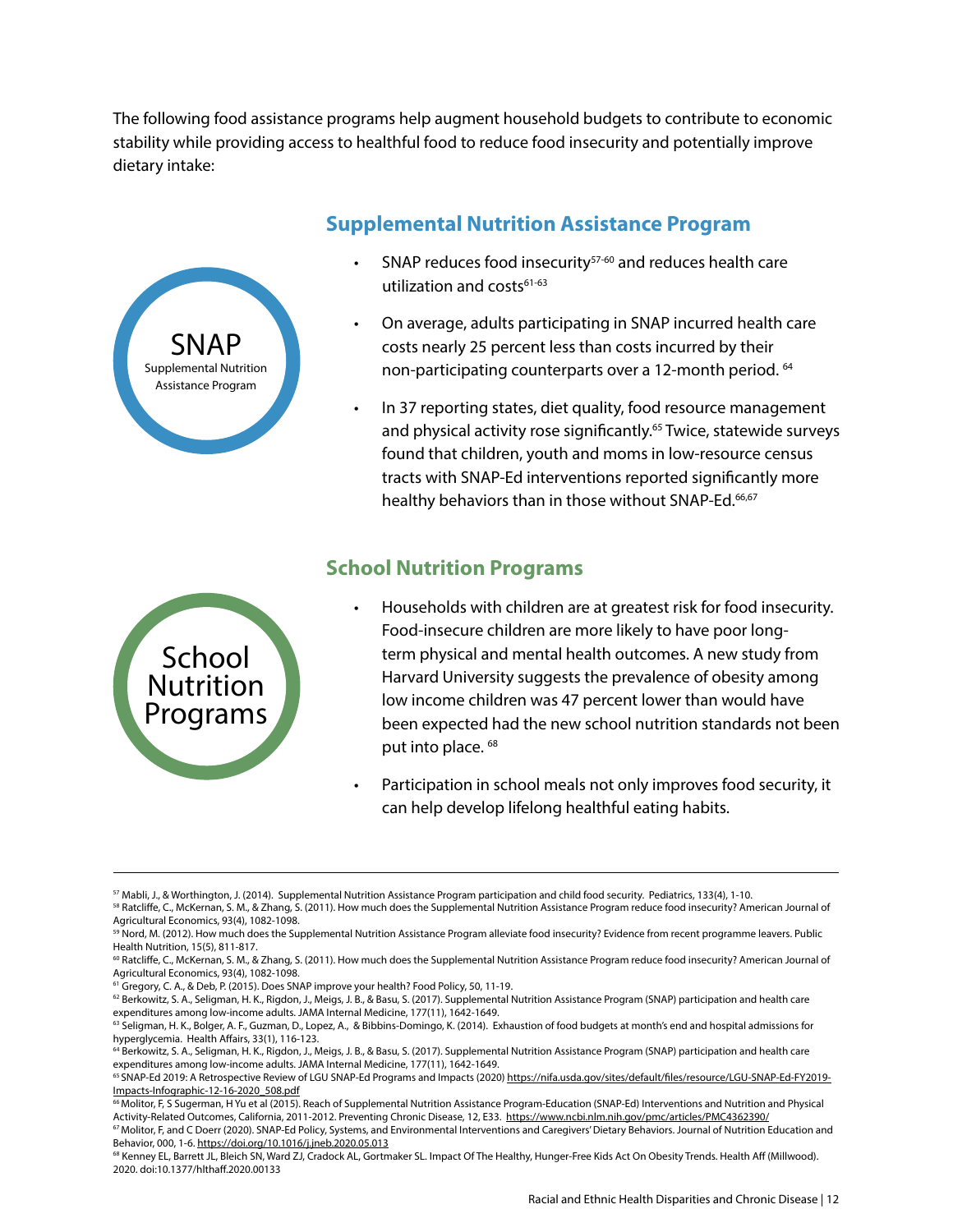### **Special Supplemental Nutrition Program for Women, Infants, and Children**



- For more than 40 years, WIC has provided healthy beginnings and access to quality nutrition education to millions of nutritionally at-risk mothers and children
- WIC currently serves 6.9 million participants each month nationwide, with an average food benefit per month of about \$40<sup>69</sup>
- Reaching mothers and their children through education, breastfeeding support, links to health care providers and providing a prescriptive supplemental food package, has made WIC a vital and cost-effective health care strategy.

## **Access to Nutrition Services**

### Medical Nutrition Therapy

MNT is a cost-effective component of treatment for obesity, diabetes, hypertension, dyslipidemia, HIV infection, unintended weight loss in older adults and other chronic conditions.<sup>70-75</sup> Counseling provided by an RDN as part of a health care team can positively impact weight, blood pressure, blood lipids and blood sugar control.<sup>76,77</sup>

Access to medical nutrition therapy through Medicare is one tool that can help prevent, manage and treat a wide range of chronic conditions that have disproportionately impacted communities of color. The Academy worked closely with U.S. Reps. Eliot Engel (N.Y.) and Pete King (N.Y.) and U.S. Sens. Susan Collins (M.E.) and Gary Peters (M.I.) to introduce the Medical Nutrition Therapy Act (H.R. 6971/S.4504) in the 116th U.S. Congress. This bipartisan, bicameral piece of legislation would expand access through Medicare Part B coverage of outpatient MNT for prediabetes, obesity, high blood pressure, high cholesterol, malnutrition, eating disorders, cancer, celiac disease, HIV/AIDS and any other disease or condition causing unintentional weight loss, with authority granted to the Secretary of Health to include other diseases based on medical necessity. The bill also authorizes nurse practitioners, physician's assistants, clinical nurse specialists and psychologists to refer patients for MNT.

Available at: [http://www.andeal.org/mnt.](http://www.andeal.org/mnt) Accessed March 30, 2020.

<sup>&</sup>lt;sup>69</sup> USDA. WIC Data Tables. <u>https://fns-prod.azureedge.net/sites/default/files/resourcefiles/37WIC\_Monthly-5.pdf Accessed on June 8, 2019.<br><sup>70</sup> Academy of Nutrition and Dietetics. What is the evidence to support the cost-</u>

provided by an RD? Available at: <https://www.andeal.org/topic.cfm?cat=4085>. Accessed March 30, 2020. 71 Academy of Nutrition and Dietetics Evidence Analysis Library. Medical Nutrition Therapy Effectiveness Systematic Review 2009, 2013-2015.

<sup>72</sup> Academy of Nutrition and Dietetics. MNT: Weight Management.<https://www.andeal.org/topic.cfm?menu= 5284&cat=5230>. 2015. Accessed March 30, 2020. 73 Sikand G, Cole RE, Handu D, deWaal D, Christaldi J, Johnson EQ, Arpino LM, Ekvall SM. Clinical and cost benefits of medical nutrition therapy by registered dietitian nutritionists for management of dyslipidemia: A systematic review and meta-analysis. J Clin Lipid(2018); 12(5): 1113-22.

<sup>74</sup> Academy of Nutrition and Dietetics. What is the evidence to support effectiveness of nutrition interventions and counseling provided by an RD when part of a healthcare team? (Evidence Analysis Library website) (Reviewed 2009. Accessed 2020.)<https://www.andeal.org/topic.cfm?menu=4085&cat=3676>

<sup>&</sup>lt;sup>75</sup> Academy of Nutrition and Dietetics. MNT: RDN in Medical Team.<https://www.andeal.org/topic.cfm?menu= 5284&cat=5233>. 2015. Accessed March 30, 2020. <sup>76</sup> Academy of Nutrition and Dietetics. What is the evidence to support effectiveness of nutrition interventions and counseling provided by an RD when part of a

healthcare team? 2009. Available at<https://www.andeal.org/topic.cfm?menu=4085&cat=3676>. Accessed March 30, 2020.<br><sup>77</sup> Academy of Nutrition and Dietetics. MNT: RDN in Medical Team. 2015. Available at https://www.andeal.org March 30, 2020.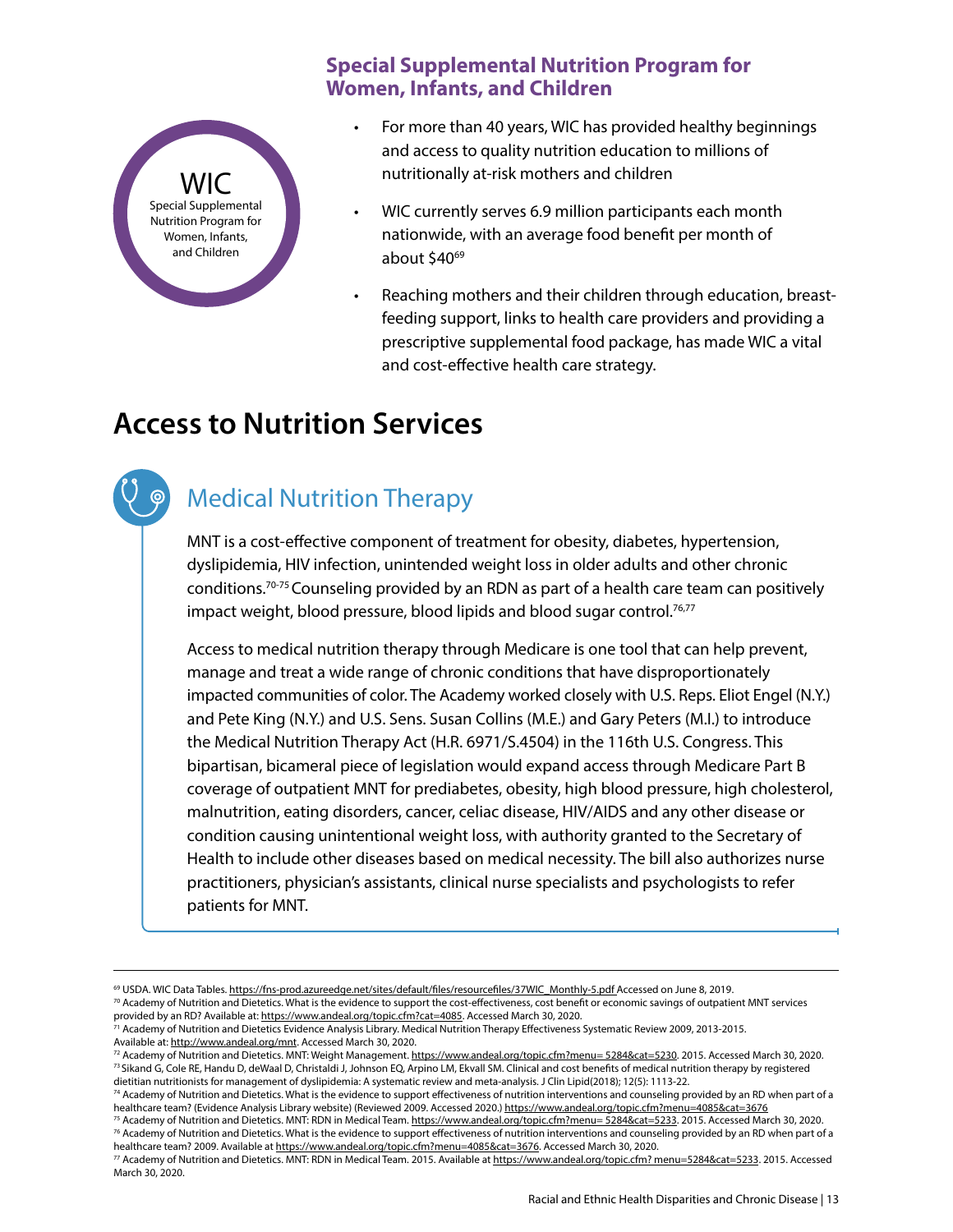## Diabetes Self-Management Education and Support

As outlined above, there are stark racial disparities in diabetes rates across race and ethnic groups. Diabetes self-management education and support is a program for individuals with diagnosed diabetes that focuses on lifestyle modifications, such as healthful eating and physical activity, medication usage, blood glucose monitoring, emotional concerns and coping skills, health literacy and more.

In collaboration with the Diabetes Advocacy Alliance, the Academy has advocated the Expanding Access to Diabetes Self-Management Training Act (H.R.1840/S.814). This bill would make changes to the Medicare benefits to eliminate the co-payment for this service, increase the flexibility for using the allotted hours and pilot a virtual version of the service to help individuals who cannot easily access in-person classes.

### Intensive Behavioral Therapy for Obesity

It is also critically important that individuals with obesity – who are disproportionately from Black and Latino communities – have access to a comprehensive range of options to treat and manage their disease.

For the last decade, the Academy has advocated for the Treat and Reduce Obesity Act, which would allow RDNs and other qualified health care providers to bill Medicare for intensive behavioral therapy for obesity. The bill would also allow Medicare to cover FDA-approved anti-obesity medications, which are currently singled out as not allowable under Medicare.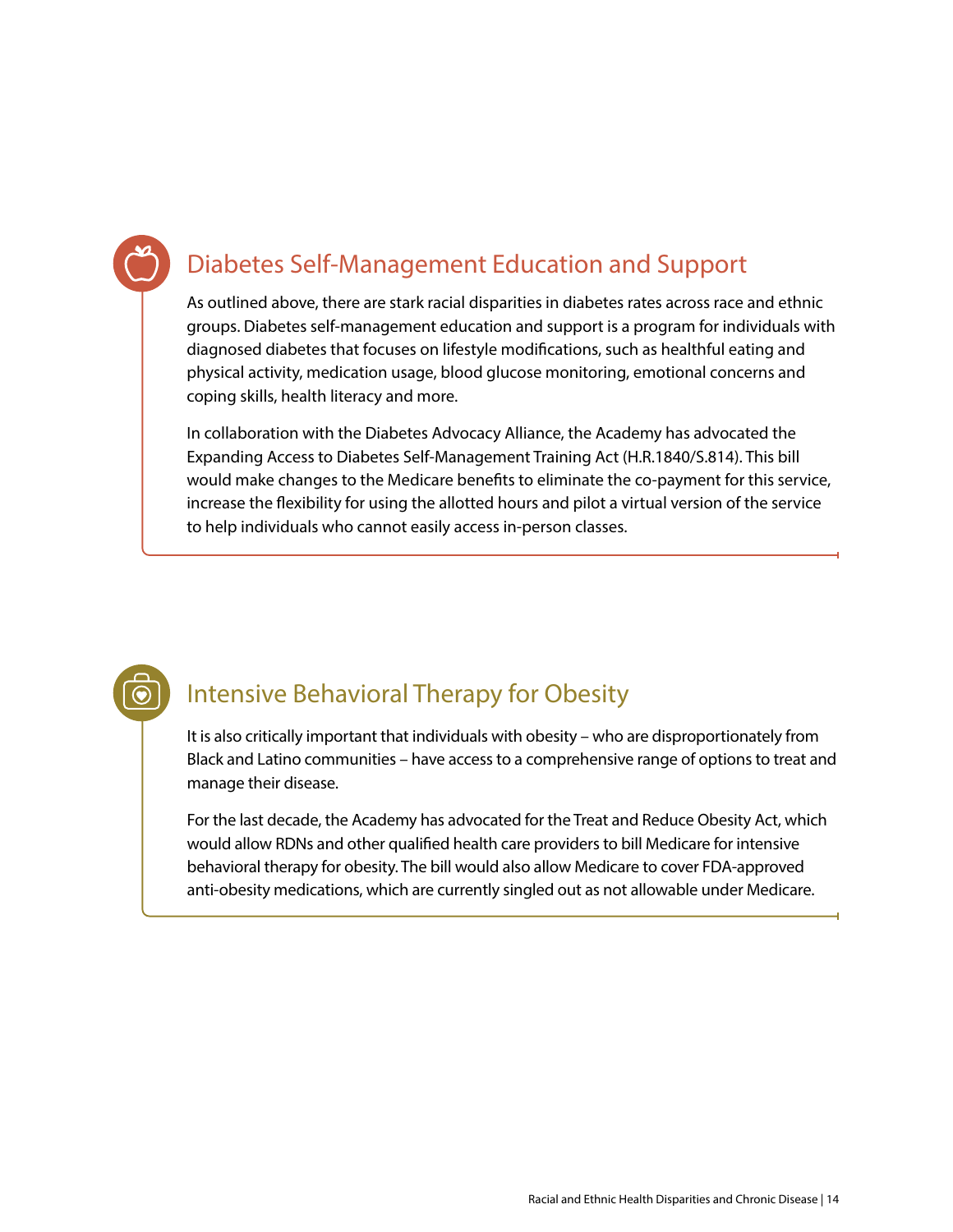### Investment in Helping Minority Students Become Allied Health Professionals

Cultural understanding and relatability are often the touchstones of success for engaging patients and clients and motivating them to change dietary patterns. The National Academy of Medicine report "Unequal Treatment Confronting Racial and Ethnic Disparities in Health Care" recommended increasing the proportion of health professionals from underrepresented racial and ethnic minority groups.

In particular, Blacks and Latinos account for only two percent and three percent of RDNs, respectively, with even less representation from American Indian, Native Hawaiian and Pacific Islanders.78 This is especially concerning given the prevalence of diet-related chronic diseases in these minority populations. The lack of diversity in the RDN profession can lead to lower quality of care and unintentional harm inflicted upon the patient when a cultural barrier or language barrier exists between the practitioner and patient.<sup>79</sup> The low numbers of minority dietitians reflect a lack of adequate resources to diversify the field.

The Academy has partnered with the National Association for Equal Opportunity in Higher Education to urge Congress to provide \$300 million in targeted Department of Education funding for Historically Black Colleges and Universities, Tribal Colleges and Universities and other minority serving institutions to strengthen and grow their allied health education programs, including in nutrition and dietetics. The Academy is requesting an additional \$10 million in outreach funding to encourage underrepresented racial/ethnic students to pursue careers in nutrition. Investing in education funding for minority populations will strengthen our response to health disparities now and long term.

# **Conclusion**

In conclusion, the Academy of Nutrition and Dietetics recognizes that it is essential to address the root causes of health inequities by examining the social determinants of health that play a role in the etiology and amplification of chronic health disparities. These root causes of health disparities must be addressed to achieve health equity.

The Academy, in partnership with other allied organizations, will continue to promote and advocate for policies and programs that are aimed at improving these social determinants, from access to health care and education funding to food security and medical nutrition therapy.